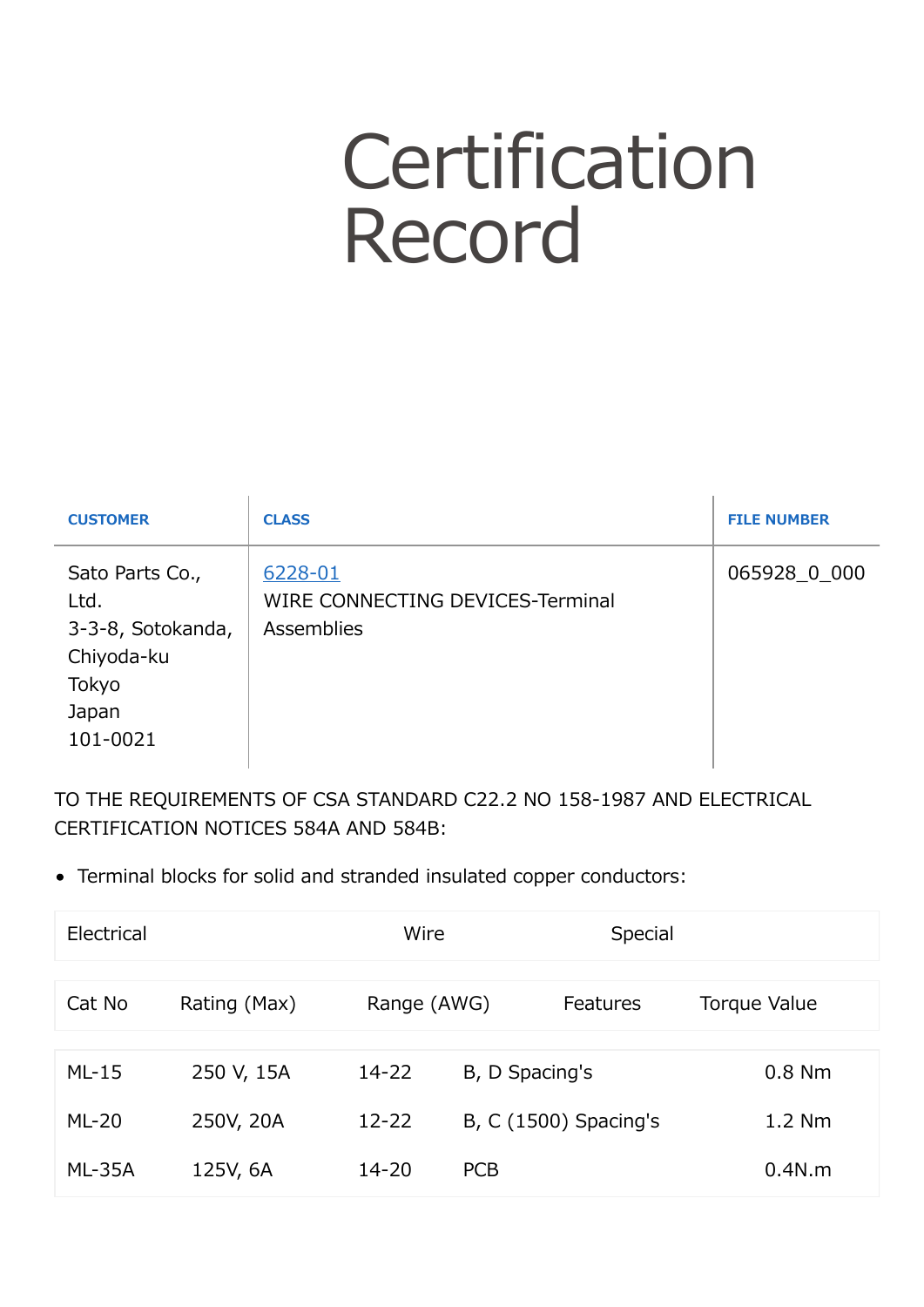| <b>ML-35B</b>                         | 125V, 6A    | $14 - 20$    | <b>PCB</b>        | 0.4N.m     |
|---------------------------------------|-------------|--------------|-------------------|------------|
| <b>ML-36</b>                          | 250V, 10A   | 14-22        | <b>PCB</b>        | 0.5N.m     |
| $ML-37$                               | 250V, 10A   | $14 - 22$    | <b>PCB</b>        | 0.5N.m     |
| ML-40S                                | 250V, 10A   | $16 - 24$    | <b>PCB</b>        | 5 Kg-cm    |
| (S screw Ass.)                        |             |              |                   |            |
| ML-40F                                | 250V, 10A   | 14-22        | <b>PCB</b>        | 5 Kg-cm    |
| (F screw Ass.)                        |             |              |                   |            |
| $ML-41S$                              | 250V, 10A   | $16 - 24$    | <b>PCB</b>        | 5 Kg-cm    |
| (S screw Ass.)                        |             |              |                   |            |
| $ML-41F$                              | 250V, 10A   | $14 - 22$    | <b>PCB</b>        | 5 Kg-cm    |
| (F screw Ass.)                        |             |              |                   |            |
| ML-200S1A, 1B,                        |             | 250V, 10A    | 16-24 SOL,        |            |
| 1C, 1D, 2A,                           |             | 16-22 STR    |                   |            |
| 2B, 2C, 2D                            |             |              |                   |            |
| ML-250                                | 250V, 10A   | $14 - 22$    | SC, PCB, W, ST, L | 5 Kg-cm    |
| ML-260, -270,                         | 250 V, 10 A | $16 - 22$    | L, PCB, ST        | 5 Kg-cm    |
| $-280$<br>(Exception with S1A or S3A) |             | (S screw M3) |                   | BC spacing |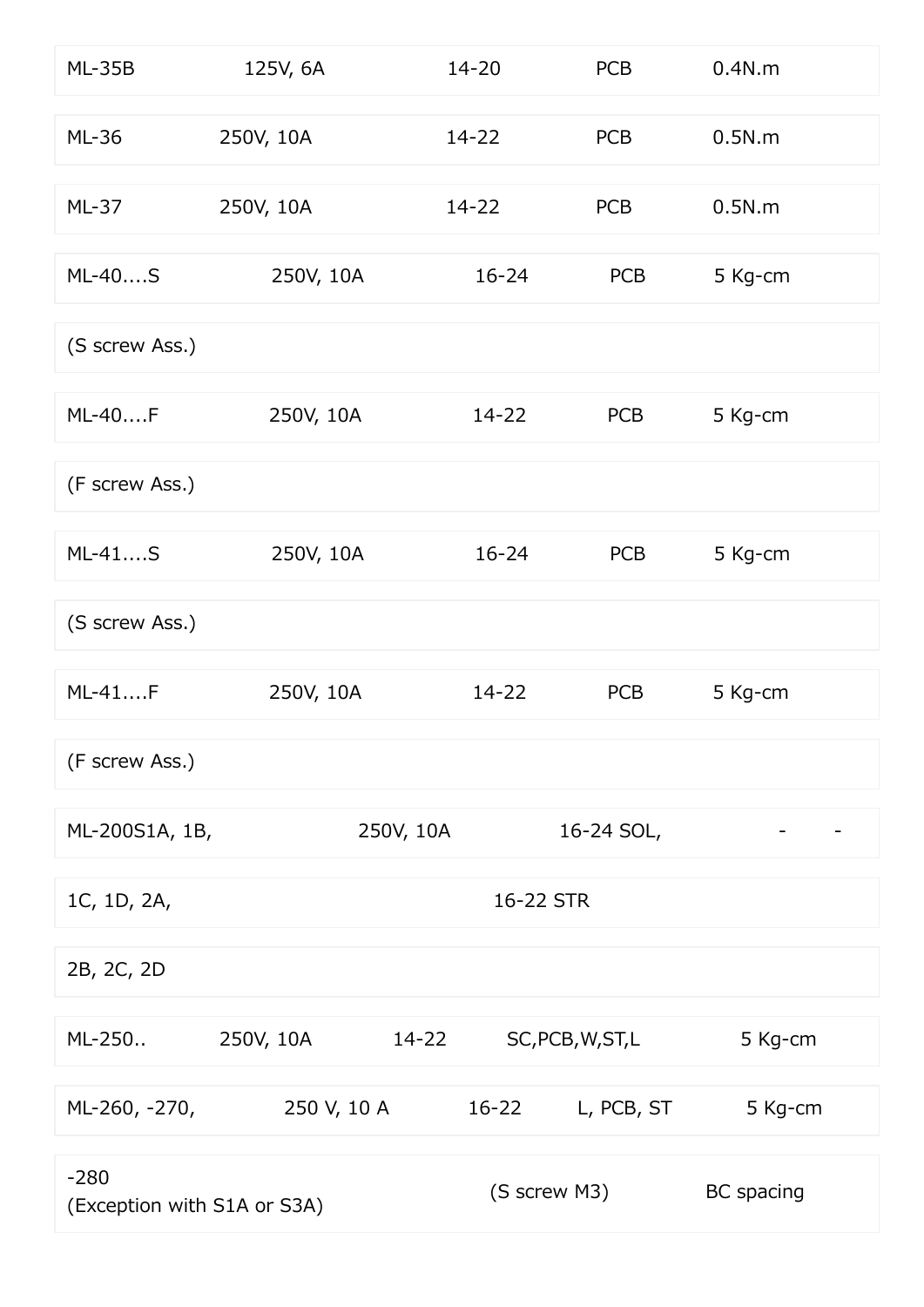| $14 - 22$                              | SC, PCB, ST<br>5 Kg-cm |                                                            |                                                           |                      |
|----------------------------------------|------------------------|------------------------------------------------------------|-----------------------------------------------------------|----------------------|
| (F screw M3)                           |                        | B,C spacing                                                |                                                           |                      |
| 250 V, 15 A                            | $14 - 22$              | L, PCB, ST                                                 | 8 Kg-cm                                                   |                      |
| (S screw M3.5)                         |                        | B,C spacing                                                |                                                           |                      |
| $14 - 22$                              | SC, PCB, ST            |                                                            | 8 Kg-cm                                                   |                      |
| (F screw M3.5)                         |                        | B,C spacing                                                |                                                           |                      |
| 250 V, 20 A                            | $14 - 22$              | L, PCB, ST                                                 | 12 Kg-cm                                                  |                      |
| (S screw M4)                           |                        | B,C spacing                                                |                                                           |                      |
| $14 - 22$                              | SC, PCB, ST            |                                                            | 12 Kg-cm                                                  |                      |
| (F screw M4)                           |                        | B,C spacing                                                |                                                           |                      |
| ML-260, 270 followed<br>by S1A or S3A. | 250 V, 10 A            | $16 - 22$<br>(S screw M3)<br>14-22<br>(F screw M3)         | L, PCB, ST<br>B, D spacing<br>SC, PCB, ST<br>B, D spacing | 5 Kg-cm<br>5 Kg-cm   |
|                                        | 250 V, 15 A            | $14 - 22$<br>(S screw M3.5)<br>$14 - 22$<br>(F screw M3.5) | L, PCB, ST<br>B, D spacing<br>SC, PCB, ST<br>B, D spacing | 5 Kg-cm<br>8 Kg-cm   |
|                                        | 250 V, 20A             | $14 - 22$<br>(S screw M4)<br>$14 - 22$<br>(F screw M4)     | L, PCB, ST<br>B, D spacing<br>SC, PCB, ST<br>B, D spacing | 12 Kg-cm<br>12 Kg-cm |
| <b>ML-400HA</b>                        | 250V, 7A               | 18-20 SOL                                                  | <b>PCB</b>                                                |                      |
| <b>ML-400HB</b>                        | 250V, 7A               | 18-20 SOL                                                  | <b>PCB</b>                                                |                      |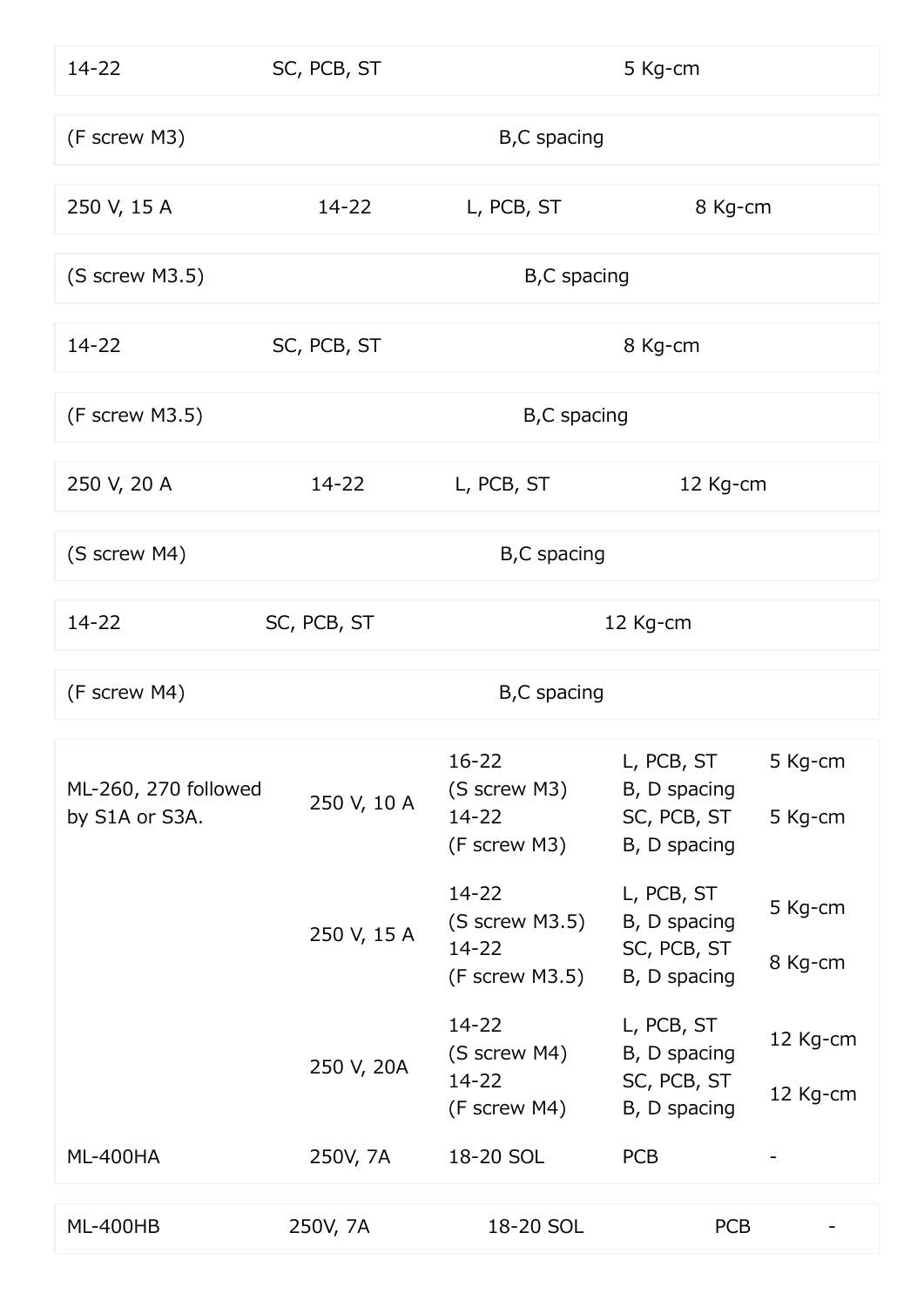| ML-400NH                        | 250V, 7A   | 18-26 SOL,               |                          | <b>PCB</b> |   |
|---------------------------------|------------|--------------------------|--------------------------|------------|---|
| <b>ML-400NV</b>                 | 250V, 7A   |                          | 20-22 STR                |            |   |
| <b>ML-400VA</b>                 | 250V, 7A   | 18-20 SOL                |                          | <b>PCB</b> |   |
| <b>ML-400VB</b>                 | 250V, 7A   | 18-20 SOL                |                          | <b>PCB</b> | - |
| <b>ML-500AS</b>                 | 250V, 10A  | $14 - 22$                | <b>PCB</b>               | 8 Kg-cm    |   |
| <b>ML-500BS</b>                 | 250V, 10A  | 14-22                    | <b>PCB</b>               | 8 Kg-cm    |   |
| <b>ML-500CS</b>                 | 250V, 10A  | $14 - 22$                | <b>PCB</b>               | 8 Kg-cm    |   |
| <b>ML-500AP</b><br>(or ML-500P) | 250V, 10A  | $14 - 22$                |                          | 8 kg-cm    |   |
| <b>ML-500AJ</b>                 |            |                          | <b>PCB</b>               |            |   |
| ML-500BJ                        |            |                          | <b>PCB</b>               |            |   |
| <b>ML-500CJ</b>                 |            | $\overline{\phantom{a}}$ | <b>PCB</b>               |            |   |
| <b>ML-700N</b>                  | 150 V, 3 A | $22 - 28$                | PCB, ST<br>B, E spacings |            |   |
| ML-800                          | 300V, 10A  | 16-26 SOL,<br>16-24 STR  | PCB, B, D,<br>E Spacings |            |   |
| ML-810                          | 300V, 10A, | 16-26 SOL                |                          | B to E     |   |
| 150V, 10A                       | 16-24 STR  |                          | Spacings                 |            |   |
| ML-820                          | 300V, 10A  | 16-26 SOL,               | PCB, B, D, E             |            |   |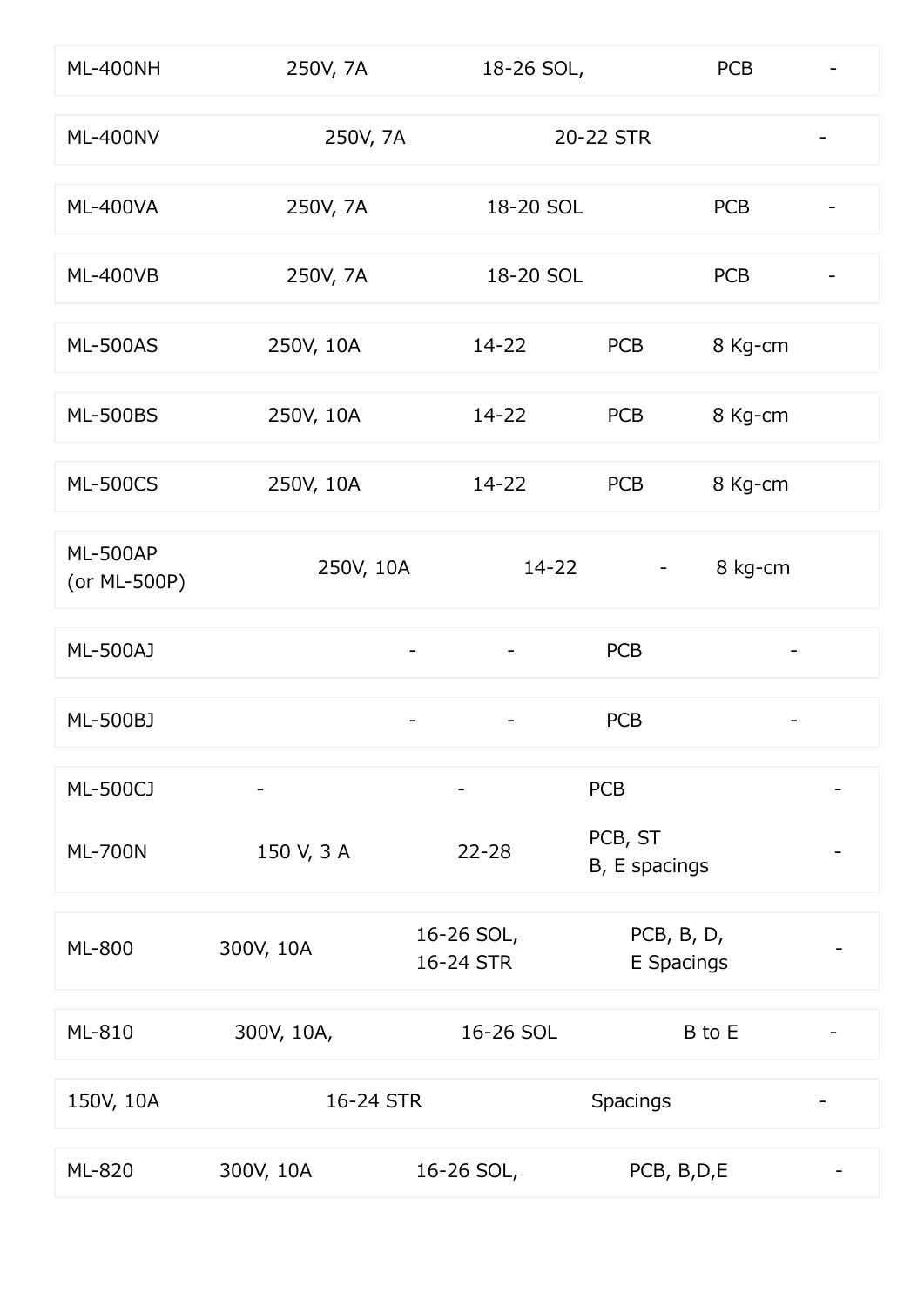| 16-22 STR           |             | Spacings                              |                                |        |
|---------------------|-------------|---------------------------------------|--------------------------------|--------|
| ML-820S2            | 150V, 10A   | 16-26 SOL,                            | PCB, C                         |        |
| 16-22 STR           |             | Spacings                              |                                |        |
| <b>ML-880</b>       | 300V, 15A   | 14-26 SOL,                            | PCB, B, D, E                   |        |
| 16-22 STR           |             | Spacings                              |                                |        |
| ML-950              | 300V, 7A    | 18-26                                 | <b>PCB</b>                     |        |
| ML-1400,<br>$-1800$ | 300V, 10A   | 14-22 SOL                             | PCB, B, D, E<br>Spacings       |        |
| ML-1600             | 300V, 7A    | 18-26 SOL,                            | PCB, B, D, E                   |        |
| 20-24 STR           |             | Spacings                              |                                |        |
| ML-1900             | 300V, 7A    | 26-16 AWG solid<br>24-20 AWG stranded | B, D, E spacings               |        |
| ML-2100             | 300V, 7A    | 16-26                                 | PCB, ST<br>B.D.E. spacings     |        |
| ML-5100-M5          | 600V, 60A   | 4 AWG, STR                            | B & C spacings                 | 2.4Nm  |
| ML-5100-M6          | 600V, 75A   | 3 AWG, STR                            | B & C spaces                   | 3.0Nm  |
| ML-5200             | 600 V, 30 A | 10                                    | L<br><b>B &amp; C Spacings</b> | 1.4 Nm |

LEGEND: "SOL" Solid wires; "STR" Stranded wires; "PCB"PCB mount; "L" For use with Lug (Ring or Spade Type) Crimped Onto Wire; "SC" Screw and Clamp Plate; "PCB" PCB Mount; "W" Wire Wrap Terminal; "ST" Solder Terminal;

Notes:

1. Suffixes are added to the Cat Nos of Series designations to complete the catalogue number, to denote, e.g. the type of terminals, type of screws and the number of circuits.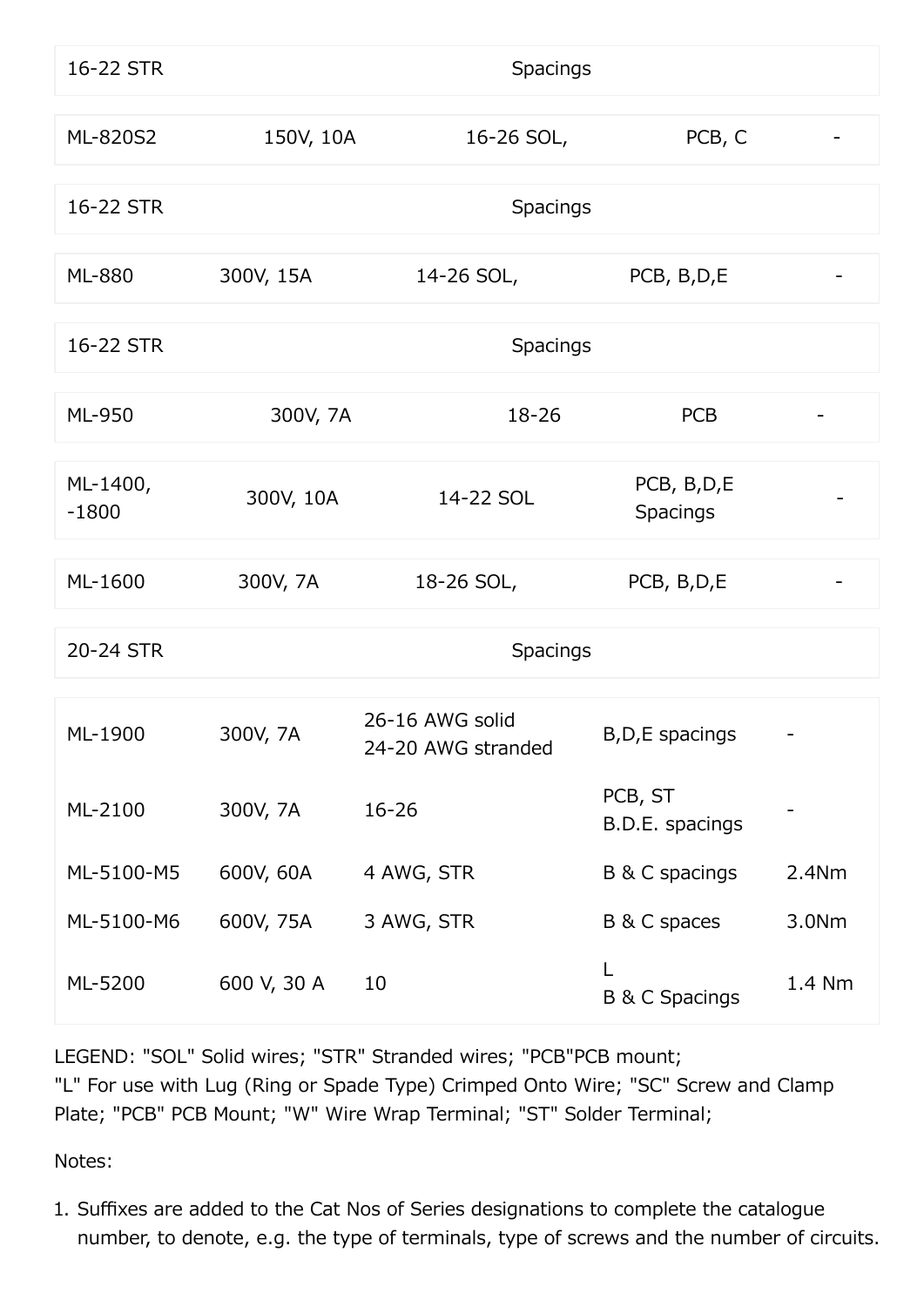- 2. Plug housing, ML-500AP mates with, and is used in construction with receptacle housing, ML-500AJ, ML-500BJ, ML-500CJ.
- 3. These are Certified only for supply to manufacturers for the assembly, as components, of equipment where the suitability of the combination is determined in the end use.
- 4. With suffix "S" in the Cat Nos of Series ML-260, -270, -280 denotes terminal blocks for use with lugs (ring or spade types) crimped onto the wires, and Suffix "F" denotes terminal blocks for directly clamping for stripped wires.
- 5. For terminal blocks classified in Spacing Group D, the maximum current per pole is 15A at 51-150V, 10A at 151-300V or 5A at 301-600V.
- 6. Support tabs provided on Series ML-260, -270, -280 with suffix "S2" are not electrically connected to current carrying part or grounding circuit.
- Terminal blocks, model series ML-30, screw type, 250 V, 10 A, for use with solid or stranded copper conductors, tightening torque 0.5 N.m, rated as shown below:

| Cat No |    |     | Amp Volts Spacings Groups | Wire Range/Type                                                                                                                           |
|--------|----|-----|---------------------------|-------------------------------------------------------------------------------------------------------------------------------------------|
| ML-30  | 10 | 250 | B, D, E                   | 24-14 AWG/Solid (Suffix S or F)<br>22-14 AWG/Str. (Suffix S)<br>22-16 AWG/Str. (Suffix F)<br>24-14 AWG/Solid/Str. (without Suffix S or F) |

Notes:

- 1. Cat. No. May be followed by suffix letters, and a number 1 through 22, to denote terminal type, location of soldering post, type of screw assembly and number of poles. Refer to description section of the report for an explanation of the suffices.
- 2. These terminal blocks are supplied only to manufacturers, as components, for the assembly of Certified electrical equipment where the suitability of the combination is determined by the CSA International.

TO THE REQUIREMENTS OF CSA STANDARD C22.2 NO 158-10

Terminal blocks for solid and stranded insulated copper conductors:

| Electrical | Wire         | Special     |                 |              |
|------------|--------------|-------------|-----------------|--------------|
| Cat No     | Rating (Max) | Range (AWG) | <b>Features</b> | Torque Value |